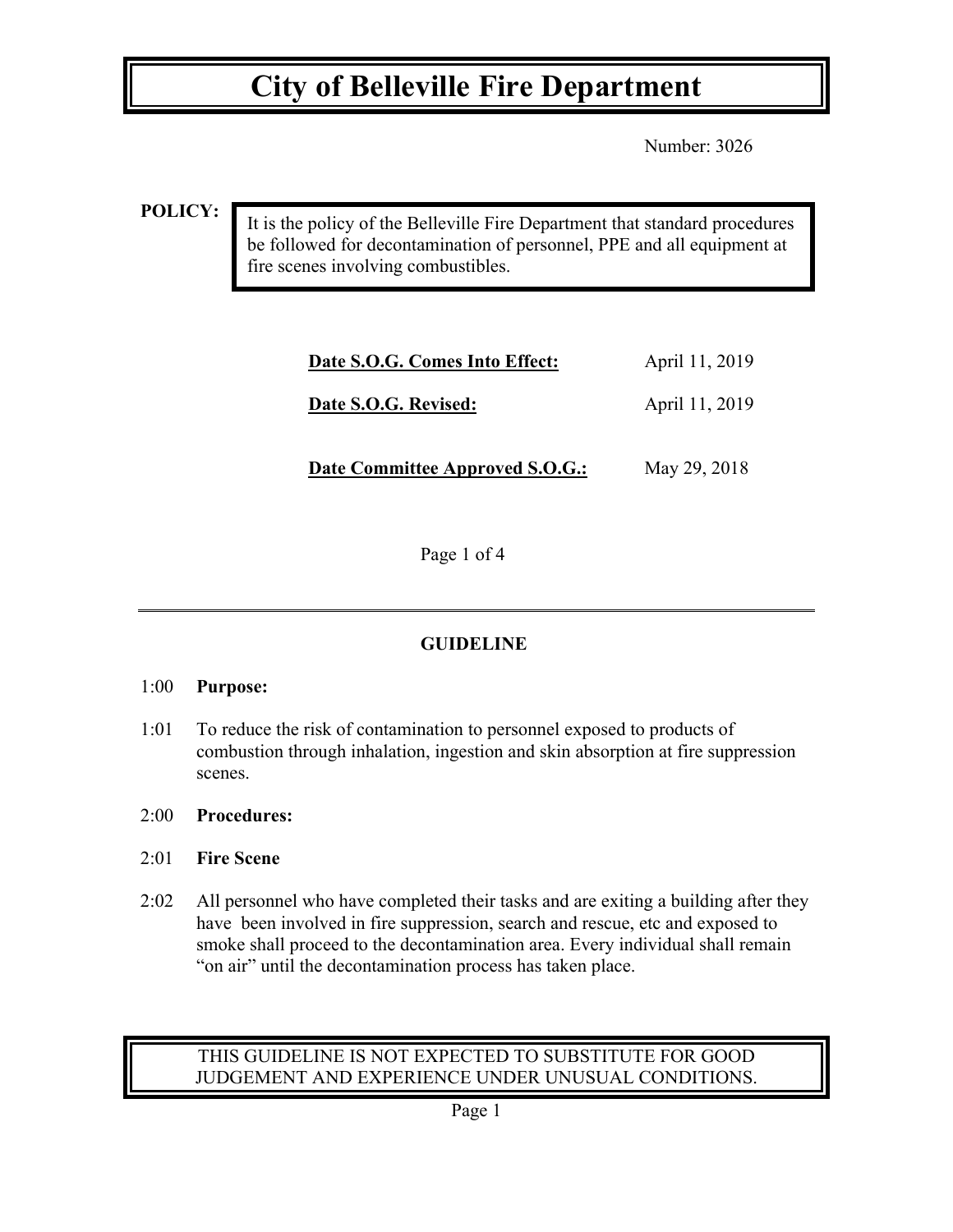- 2:03 The driver of the pump, as time permits will set up the decontamination area that will be located a safe distance from the scene, apparatus and away from the rehab sector. The decontamination area will consist of a 50'-1  $\frac{1}{2}$ " hose line with nozzle set to flush and low pressure and a decontamination bucket (which includes rescue decon wipes, medical gloves, N95 masks, approved spray bottle of soap/cleaner, plastic bags, tarps, scrub brush and nozzle). The designated decontamination area will be identified by a green traffic cone.
- 2:04 The team of firefighters that have exited the building shall remain on air and use the decontamination hose line to rinse each other off. It is advisable to have the person with the lowest amount of air go first. The process to be used is rinsing from shoulders down to the boots (helmet, balaclava and mask must remain on and will be cleaned after). The person being rinsed off should loosen their SCBA straps and extend their arms outward. The rinsing process should ensure that all items of PPE and SCBA are completely rinsed including the bottoms of their boots. Once rinsed off, they should switch and the other person should be rinsed down. For heavily soiled areas, the soap/cleaner and scrub brush can be utilized.
- 2:05 Once each firefighter has been rinsed off they should proceed to begin removing their PPE and SCBA and placing on a tarp. The steps to this are as follows:
	- Remove firefighting gloves and don medical gloves to protect skin from absorbing contaminants. It is best practice to use medical gloves during all steps of the decontamination process.
	- Remove regulator from face piece
	- Remove helmet, mask and balaclava.<br>• It is recommended to use a N95 mask
	- It is recommended to use a N95 mask at this point to eliminate any inhalation of airborne contaminates.
	- Remove SCBA and place on tarp
	- Weather permitting, doff bunker coat and pants to allow coat and pants time to off gas.
	- Utilize decon wipes for a cleaning of the head, neck, ears, face, hands and any other exposed skin areas.
	- Using the decon wipes, clean the helmet liner and SCBA facepiece. It is also advisable to wipe the exterior of the helmet to remove as much contaminant as possible.
	- At this time, only personnel who have undergone the decontamination process may proceed to Rehab.
	- If re-assigned (ie. Salvage and overhaul), then the decontamination process shall be repeated when the assignment is compete.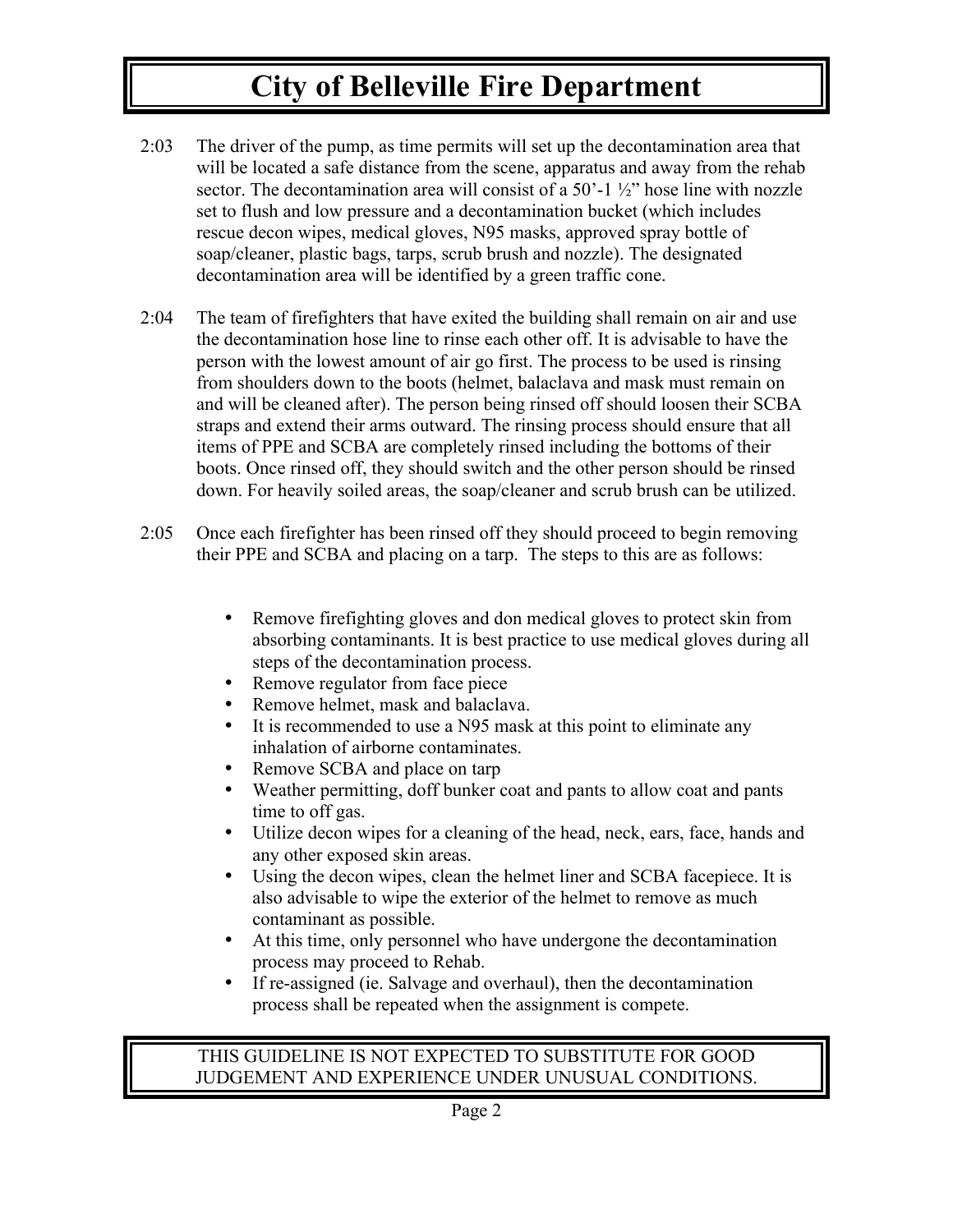- If released from scene, Bunker coat, Bunker pants, gloves, Helmet, Face piece and Balaclava shall be placed in a plastic bag and a knot tied in the neck of the bag to contain contaminants. Place the bagged PPE in a side compartment of the apparatus. If personnel is still in service, the PPE is still available to be used if needed before returning to the hall.
- All other contaminated equipment shall be rinsed at the scene prior to replacing on the apparatus. **NO** equipment shall be placed inside the cabs of any apparatuses or support vehicles.
- If possible, all other equipment such as fire hose, etc should be rinsed at the scene to remove as much contaminate as possible.
- Fire hose and SCBA's shall be transported in an open cargo service vehicles (eg. Truck 719) to avoid contamination of the other apparatuses.

#### 2:06 **Station 1**

2:07 **Note: It is best practice to wear medical gloves and an N95 mask while being in contact with contaminated PPE, etc.**

All personnel with soiled PPE shall proceed to station 1 to get an exchange of replacement bunker gear, gloves, balaclava and a helmet liner. Remove helmet and face piece from the bag of soiled gear, remove helmet liner and leave in bag of soiled gear and thoroughly clean helmet and face piece as per instructions. Replace the helmet liner with a clean spare one.

- 2:08 Each person shall empty their bag of contaminated PPE onto the floor in an open air portion of the apparatus bay (Do Not use the Washing Machine area to do this step). Separate the inner and outer shells into 2 piles. Place the balaclava and helmet liner with the inner liner of the Bunker gear. Place gloves and DRD (drag rescue device)/ suspenders into the pile with the outer shell of the bunker gear. Place 4-5 pieces of the outer shell (ie: 2 pants and 2 coats plus gloves/suspenders) into a clear plastic bag and tie. Place 4-5 pieces of the outer shell (ie. 2 pants and 2 coats plus balaclavas and helmet liners) into a clear plastc bag and tie. Take the bags and place in the washing machine area and leave tied up.
- 2:09 Contaminated PPE that has been separated, bagged and placed in the washing machine area is now ready to be laundered. Before loading any contaminated PPE into the wash machine ensure that medical gloves and an N95 mask are worn. Untie the bag, place bag and contents into the wash machine and then remove the bag leaving the contents inside the wash machine. Then follow the SOP #200-319 for proper cleaning procedures.